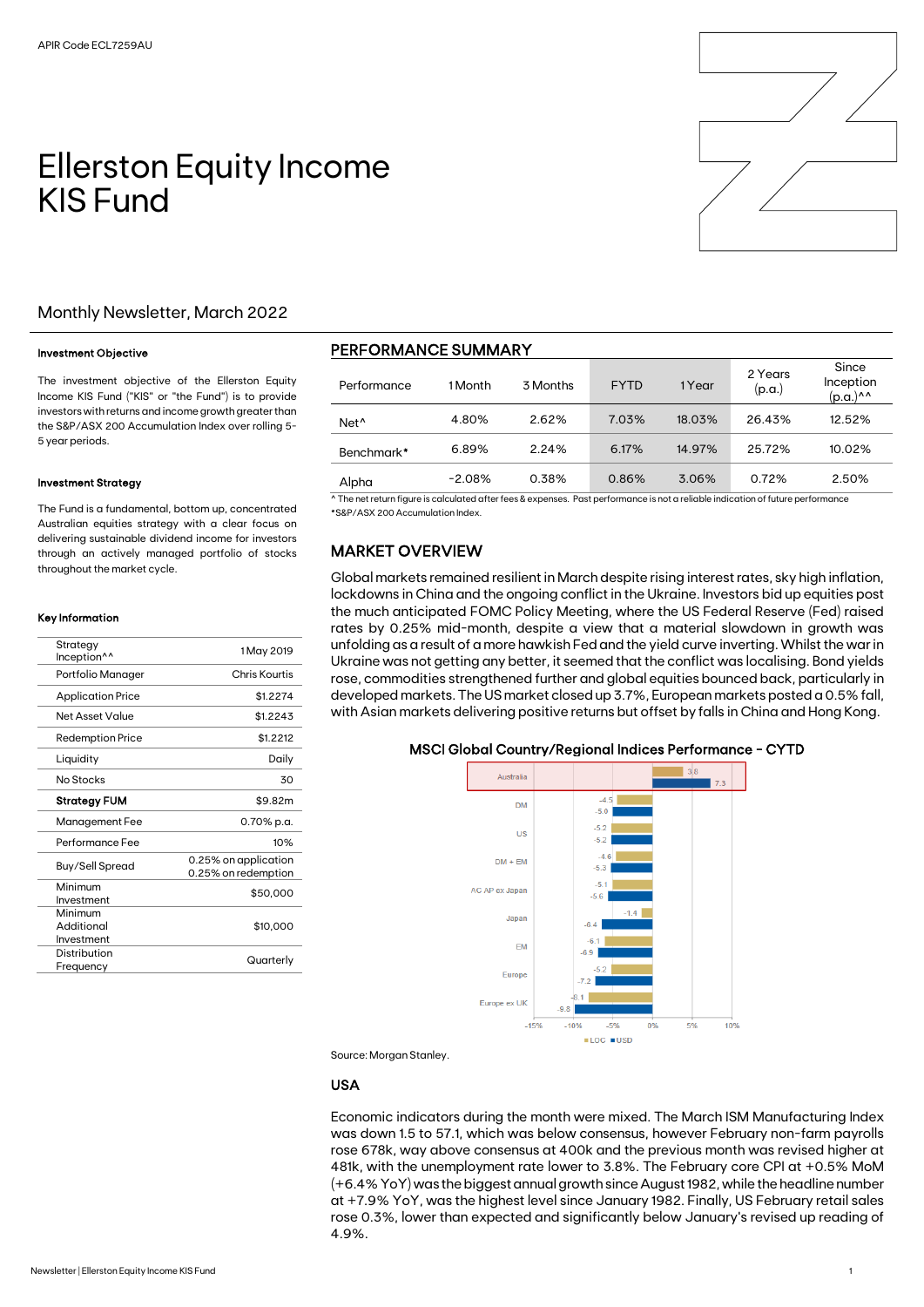US equities were volatile in view of the Fed's hawkish commentary and geopolitical uncertainty. Markets rebounded very hard in the later part of March, with the S&P 500 finishing up 3.7% and the NASDAQ Composite Index closing 3.5% higher, having rocketed 13.0% from its monthly low on 14 March. As for stock moves, Tesla climbed +23.8% following the opening of its Giga facility in Berlin, with EPAM Systems up 42.8%. Food Retail, up 22.6% was the top performing sector amid rising food inflation. The laggard was the Dow Jones Industrial Average, which posted a more modest 2.5% rise

#### Europe

In Europe, economic activity was stronger with the Eurozone Composite PMI for March at 54.5 from 55.5, but better than expectations given the previous monthly gain was the largest since March of last year.

The Euro STOXX 50 Index finished the month down 0.5%, not surprising given the region's proximity to the ongoing conflict and rampant energy costs. Among the major exchanges, Germany's DAX fell 0.3%, France's CAC 40 was 0.1% higher and the UK's FTSE 100 was the standout, closing up 1.4%. This marked the worst quarter for European stocks since 1998, with the STOXX50 finishing down 9.0% CYTD.

#### Asia

China's activity data for Jan-Feb was stronger than anticipated. Industrial production jumped to 7.5% YoY, fixed asset investment was up 12.2% YoY and retail sales rose 6.7% YoY, all better than consensus expectations. March statistical data will likely be weaker as China endured major COVID lockdowns in a number of key cities during the month. Economic stimulus should continue to pick up with its cabinet pledging to boost policy coordination and monitor international events on the domestic capital market and maintain currency stability and stronger monetary policy support.

Asian equity markets were mixed, with the Nikkei 225 up 5.6% (a weaker Yen is seen as a plus for the economy), India's SENSEX rising 4.1%, the Korean KOSPI finished 2.2% higher, but the Hang Seng fell 2.8%. The laggard was China's SSE, down 6.8%, as investors mulled the potential consequences of China's support for Russia's aggression in theUkraine.

#### **Commodities**

Commodities remained centre stage, pushing higher, albeit at a slower pace, due to the addition of further sanctions on Russia. Energy prices continued to be the focus with Brent rising 7% to US\$108/barrel, but coming off its monthly high of US\$129/barrel, as the US looked to sell 1 million barrels per day for six months from its Strategic Petroleum Reserve. Thermal coal ended the month down 6% to US\$259/tonne, although it spiked 60% to a record US\$446/tonne in early March and gas prices continued their monumental rise, with the JKM spot LNG price 25% higher at US\$35/mmbtu. Iron ore strengthened by 13% to US\$158/tonne and coking coal ended 13% higher to US\$515/tonne, after having set a new record high of US\$670/tonne in mid-March. The base metals complex was firmer, with the major metals; nickel rallied 30% (see our comments in the Hits & Misses on Nickel Mines for the low down on a classic short squeeze), copper up 4% and aluminium lagged, up 3%. Note that alumina (used to produce aluminium) prices were also very strong, rising 10% to \$478/tonne. Gold acted as a safe haven and inflation hedge, edging up 2% to US\$1,937/ounce, despite rising interest rates. The bullion price actually hit a high of US\$2,070/ounce intra month, but failed to hold as top officials began inconclusive peace talks in the Ukraine conflict.

#### Bonds

The US 10-year treasury yield rose 50bps during March to 2.34%, spiking 20bps immediately post the FOMC meeting whereby the Fed Funds rate was lifted by 0.25% and a more hawkish outlook was delivered than at the previous meeting. Not surprisingly, in sympathy, the Australian 10-year bond yield also saw a massive rise of 70 bps to 2.83%.

As expected, the RBA announced its decision to leave its official interest rate target on hold at 10bps and remains a lone dove.

The AUD was 3% higher at US\$0.75, given the strength in Australia's major export commodities.

#### Australia

In March, the S&P/ASX 200 Accumulation Index finished 6.89% higher, again significantly outperforming global peers.The Financials sector (up 8.5%, driven by the major banks, particularly CBA's 13.2% rise) was the highest contributor to the Index's performance, adding 249bps, followed by Materials (up 8.9%, with BHP 10.9% higher), contributing 214bps and then Information Technology (up 13.2%, with Block rebounding 19.3%) adding 45bps. The bottom three contributing sectors were Utilities (+9 points being the worst), followed by Real Estate (+10 points) and Communication Services (+21 points).

The best performing sub-index locally was again the ASX 200 Resources Index, which closed up 9.9%, outperforming the broader benchmark, whilst the major underperformer was the ASX 200 A-REIT Index, which closed up 1.2%.

For the month, the top stocks that made a positive contribution to the Index's return were: BHP Group (+117 points) again, Commonwealth Bank (+107 points), National Australia Bank (+55 points), Macquarie Group (+39 points), and Westpac Banking Corporation (+24 points). Conversely, the top five stocks detracting from the Index's performance were: James Hardie Industries (-8 points), Insurance Australia Group (-3 points), Nickel Mines (-2 points), Amcor (-2 points) and Sandfire Resources (-2 points).

The FY23 Federal budget was delivered on 29 March which is a short-term positive for the consumer. It adds modestly to infrastructure and housing but does not change the outlook for the RBA or rate-sensitive spending in 2023. And this is not a budget that reshapes the outlook for rates but should add stimulus to the consumer and the economy quickly.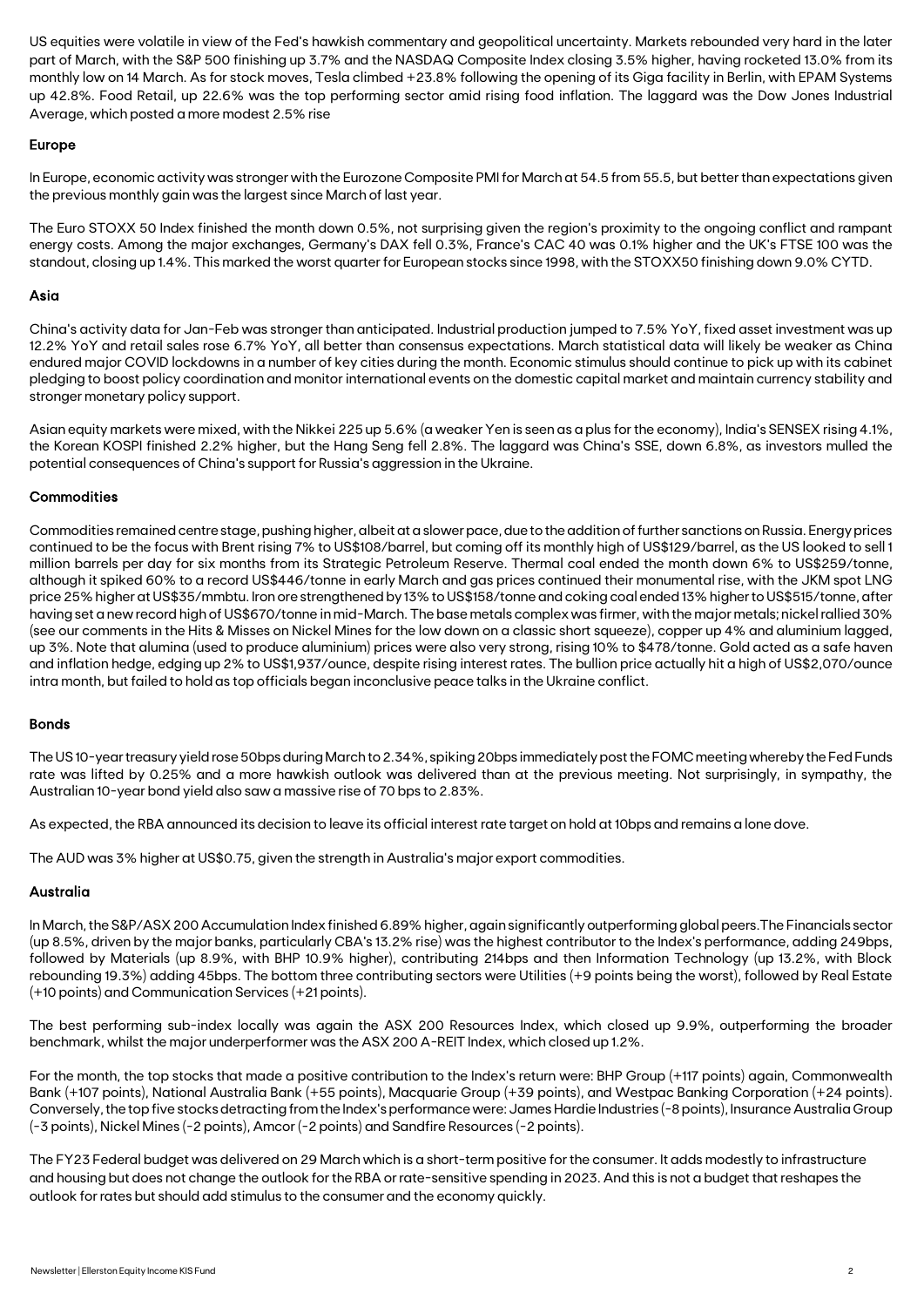# COMPANY SPECIFIC NEWS

### The Market Hits

#### AVZ Minerals (AVZ +56.3%)

AVZ is in the early stages of developing the Manono lithium and tin project in the Democratic Republic of Congo. The stock received a tailwind from its surprise inclusion in both the S&P/ASX 200 and S&P/ASX 300, now appearing in small cap managers' benchmark and radar.

#### Uniti Group (UWL +43.8%)

Australian telecommunication services and fibre owner, UWL's shares soared in March after receiving multiple takeover bids. After months of speculation, the bidding opened up in mid-March with a \$4.50 per share proposal from Morrison and Co., which propelled UWL shares 27% higher intraday in response. This bid was soon trumped by a \$5.00 per share offer from Macquarie Asset Management and PSP Investments a few days later, with the crescendo being a revised bid from Morrison and Brookfield which matched their bid, forcing Macquarie/PSP to walk away from the deal.

#### Liontown Resources (LTR +31.0%)

LTR rocketed after releasing a number of tantalising drilling results from its Buldania spodumene deposit at Norseman in Western Australia, which defined mineralisation outside the existing resource of 15Mt at 1% Li2O. It is currently developing the Kathleen Valley spodumene project further north in the State, which is ten times the size of Buldania, although the current drill results showing that the mineralisation is still open at depth means the Buldania resource looks certain to continue to grow as a potential new project.

#### Whitehaven Coal (WHC +29.3%)

WHC started its 10% buyback during March, but this month's stock price driver was the massive 60% spike in thermal coal prices to a record high of US\$446 per tonne, almost entirely due to higher gas prices and the uncertainty of supply from Russia. Even though thermal coal prices eased back and finished lower for the month, the likelihood of stronger for longer coal prices kept the WHC share price elevated.

#### IGO Limited (IGO +29.2%)/ Allkem (AKE +26.0%) / NOVONIX (NVX +23.3%)

These battery minerals companies once again benefitted from the "risk on" move in the second half of March, given that lithium carbonate prices were flat for the month. The NASDAQ rose 13% from its 14 March low, but still only finished up 3.4%. Battery bellwether, Tesla, in contrast bounced hard from its low point (by a whopping 41%) and finished up 24% for the month, as did the above companies mentioned.

#### EML Payments (EML +24.9%)

EML announced its entry into the A\$88bn Employee Benefits Market (EBM) in Europe. This covers meal vouchers and employee benefit solutions, initially through a multi-year agreement with Up Spain, which has over a million users, 4,700 clients and a network of 30,000 restaurants alone. Even though this foray is initially immaterial to FY23 financials, investors were impressed with the expected ramp up in FY24 and more importantly, the potential expansion to other geographies which could become quite significant.

#### Incitec Pivot (IPL 22.7%)

IPL manufactures fertiliser and ammonium nitrate and also produces ammonia, which saw US Tampa spot ammonia prices soar 40% to US\$1,600 during the month. Recent developments in Ukraine/Russia have added to what is an already tight global supply and demand balance. Russia is a top-3 global fertiliser exporter, accounting for 19% of global fertiliser exports by volume with China 23% and Morocco 16%. Sharply higher European gas prices act to increase nitrogen cash costs in Europe versus low-cost producers in US, such as IPL, placing them in a better competitive position.

#### Champion Iron (CIA +21.3%)

CIA benefitted from the 14% rise in iron ore prices and the Russian invasion. Ukraine is a major iron ore pellet exporter to Europe and North America, with production currently severely constrained. CIA produces a high grade (66%) low impurity iron ore concentrate in Labrador, Canada and is completing a feasibility study on producing a 67.5% direct reduction iron ore pellet.

#### The Market Misses

#### Zip Co (Z1P -32.8%)

Following a 30% share price slide after announcing a merger with US-based BNPL name, Sezzle, in February, Z1P collapsed again in March. Global sentiment has shifted in the past several months away from profitless tech companies, in the face of rising interest rates and question marks over valuations. For Z1P, rising interest rates, inflation and a reported bad debt load of ~50% of its revenues is a major risk the market is now finding difficult to stomach.

### Nickel Mines (NIC -17.0%)

NIC's major shareholder and nickel pig iron partner in Indonesia, Tsingshan, was on the wrong side of a material short position on nickel. The nickel price skyrocketed 63% to US\$48k per tonne and in the following session, briefly traded above US\$100k per tonne, forcing the LME to suspend trading for the first time since the 1985 "Tin Crisis" when an international producers' cartel collapsed. The LME suspended trading for a number of days, but it is still not clear how much the position will ultimately cost Tingshan and its founder Xiang Guangda (aka "Big Shot") and what, if any, collateral damage will occur to NIC.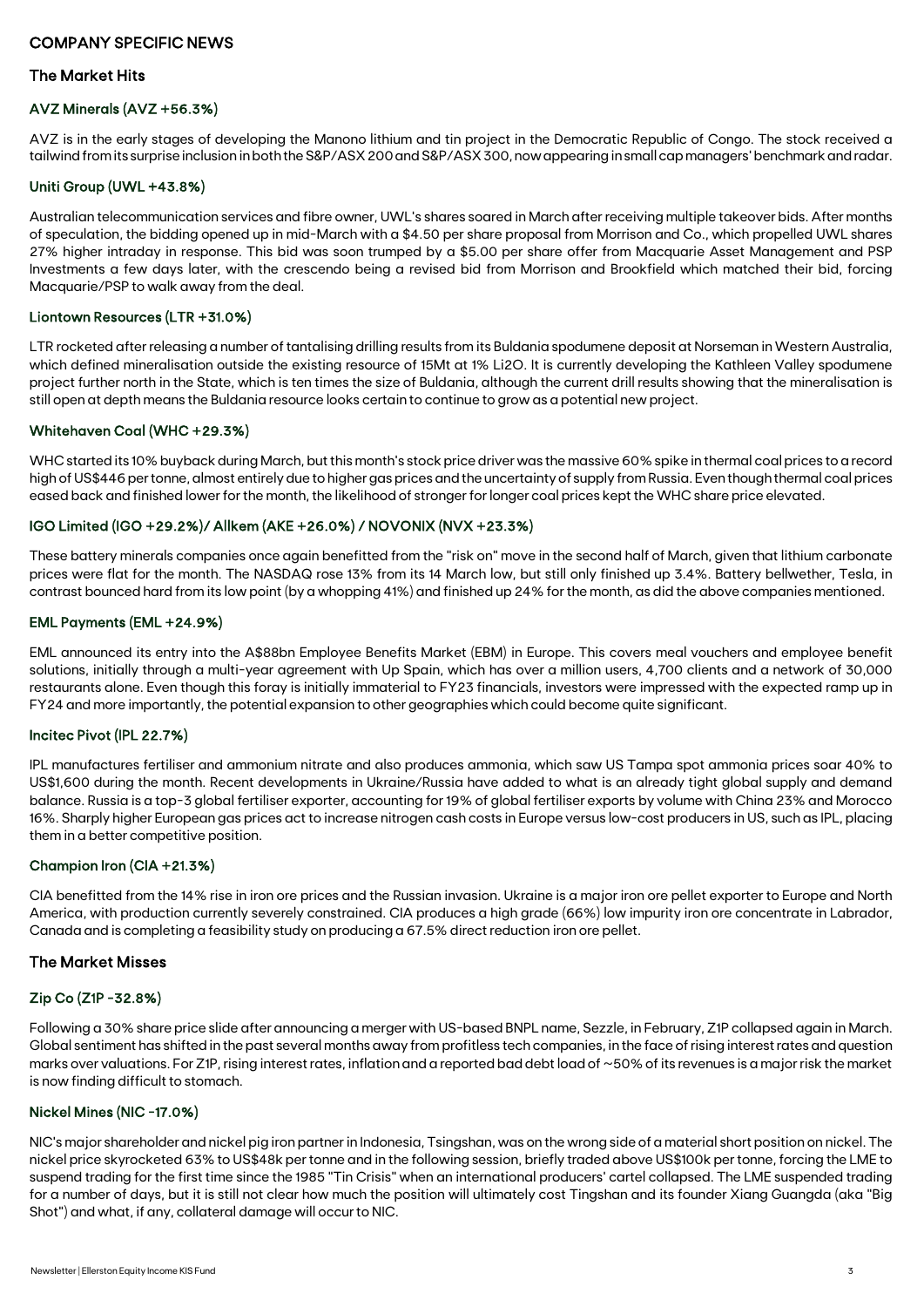#### Telix Pharmaceuticals (TLX -15.4%)

TLX notched its third straight month of losses, dropping 17% intraday after a competitor received FDA approvals. Shares recovered slightly towards month end after TLX was granted orphan drug designation by the FDA for its TLX66 product and the company also signed an agreement with Xiel for the distribution of its prostate cancer investigational imaging product, Illuccix, in the UK. Given the macroeconomic backdrop, it remains a tough environment for emerging biotechnology names.

#### Sandfire Resources (SFR -14.7%)

Copper producer, SFR, failed to recover after a disappointing 1H22 result posted on the last day of February. Despite the weaker, below consensus result, the big concern for investors was the issuance of first guidance for MATSA, its recent US\$1.86bn copper acquisition in Spain. The production guidance was 5-10% worse than the guidance provided at the time of acquisition, mainly due to lowering of the head grades, as well as unit cash costs which were almost twice as high, due to the spike in European energy prices.

#### Magellan Financial Group (MFG -13.4%)

MFG provided a funds under management update mid-month, with \$5bn of net outflows in the two weeks prior. During the month, the founder Hamish Douglas resigned from the board and the company announced a 5.4% an on-market share buy-back of 10 million shares which stabilised the stock.

#### City Chic Collective (CCX -13.0%)

Plus-size clothing retailer, CCX, continued to sell off in March after reporting sluggish half year accounts in late February. The market was alarmed by higher inventory levels and higher operating costs, paired with weaker trading conditions, which will make cycling lockdown inflated comps very difficult.

#### Fisher & Paykel Healthcare (FPH -12.5%)

Medical device company, FPH, fell after issuing a profit warning which reflected lower hospital sales due to reduced COVID-19 demand. Management's revenue guidance of NZ\$1.68-1.7b was 4% below consensus estimates, triggering analyst downgrades across the board.

#### United Malt Group (UMG -10.8%)

Despite the improvement in underlying demand trends in key geographies for on premise consumption, UMG shares softened following the Russia's invasion of Ukraine. While UMG has no direct exposure to Russia or Ukraine, the market is worried that the existing pressures from supply chain constraints and input costs (freight and barely) will be exacerbated. UMG have the ability to pass ~90% of the cost of production on to the customer, but the 30% rise in global barely costs and the volatility in energy prices leave the market questioning their price elasticity and potential downside risk to earnings.

#### Virgin Money (VUK -9.4%)

VUK performed similarly to other UK banks which initially rallied on higher interest rates, but then fell away when the yield curve started to flatten.

#### James Hardie Industries (JHX -9.1%)

JHX, like most US home builders, was impacted by rising US mortgage rates, with the expectation of a slowdown in the housing market, despite the pent up demand, given historically low inventory levels. The shares have now fallen from \$55.30 at the start of this year to close at \$40.60 at month end, consistent with the performance of its US peers.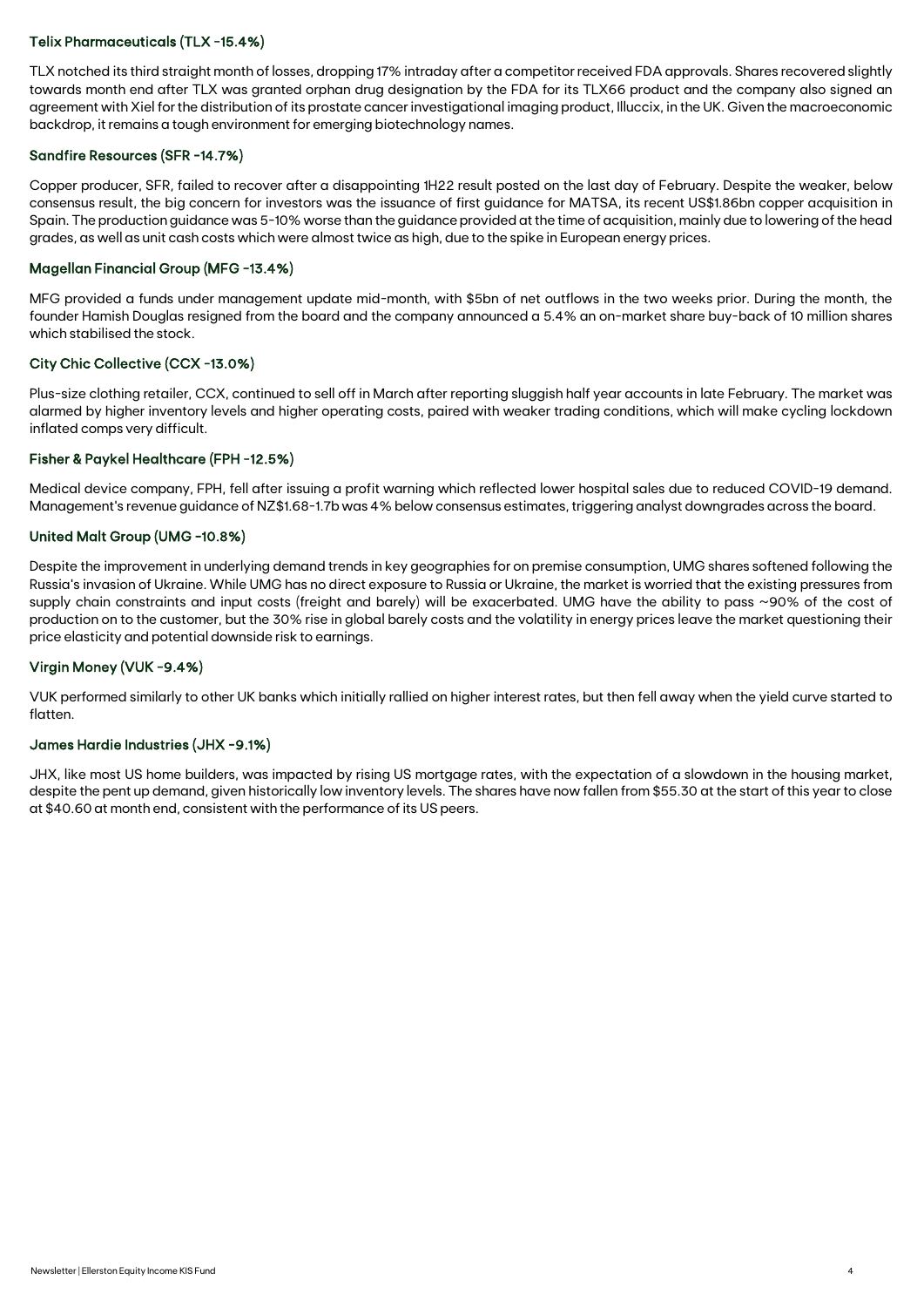# FUND PERFORMANCE

Given the strength in the Banking sector (+10.0%), the rally in green metals and the rebound in technology stocks (+13.2%), not surprisingly, we struggled to keep pace in a rallying market during the month of March.

In a market with very narrow breadth, and where we were more defensively positioned, the Fund rose 4.80%, lagging the market's astonishing advance of 6.89%. This brings the Fund's FYTD performance to a credible +7.95%, still ahead of the benchmark return of +6.17%. We remain positive given the optimistic results of our stocks recently released. For the month however, it was more a case of many of our core holdings consolidating their recent gains and flat lining, in a market that confounded many observers and ripped.

The US Fed's more hawkish stance and geopolitical tensions translated into yield curve volatility, resulting in another month of wild intraday and intra-month swings. The ASX200 Accumulation finally closed out the month up 6.89%, but the dispersion of returns and volatility was quite phenomenal. Large Cap stocks (namely banks and large miners), technology and "risk on" stocks fared best relative to their Mid and Small Cap counterparts. Resources (BHP, Fortescue Metals and RIO) again ruled supreme over Industrials, with the Energy (namely Woodside and Santos) and the Materials sectors performing strongly, along with Financials and Information Technology. The defensive Real Estate and Healthcare stocks were last across the line (with Zip Co, down 32.8%, being awarded the wooden spoon).



Large and Mid Caps in line but Smalls still lagging. Large Caps still lead CYTD Value outpaced Growth again in March



#### Source: Morgan Stanley.

Top/Bottom 10 Stock Contribution to Benchmark Performance (TR) - CYTD



Source: Morgan Stanley.

| Returns' (%)           | Gross | Benchmark* | Excess  | Net Return |
|------------------------|-------|------------|---------|------------|
| 1 Month                | 4.80  | 6.89       | $-2.09$ | 4.80       |
| 3 Months               | 3.03  | 2.24       | 0.79    | 2.62       |
| <b>2022 FYTD</b>       | 7.95  | 6.17       | 1.78    | 7.03       |
| 1 Year                 | 19.38 | 14.97      | 4.41    | 18.03      |
| 2 Years (p.a.)         | 27.56 | 25.72      | 1.85    | 26.43      |
| Since Inception (p.a.) | 13.69 | 10.02      | 3.67    | 12.52      |

Past performance is not a reliable indicator of future performance.

1 The return figures are calculated using the redemption price for Class A Units and on the basis that distributions are reinvested. The Gross and Excess return figures are before fees and expenses whereas the Net Return figures are net of fees and expenses for the Class A Units. Returns of the Fund may include audited and un-audited results. Past performance is not a reliable indicator of future performance.

\* The benchmark was changed from the S&P/ASX 200 Accumulation Ex REITS Index to the S&P/ASX 200 Accumulation Index on 1 July 2012.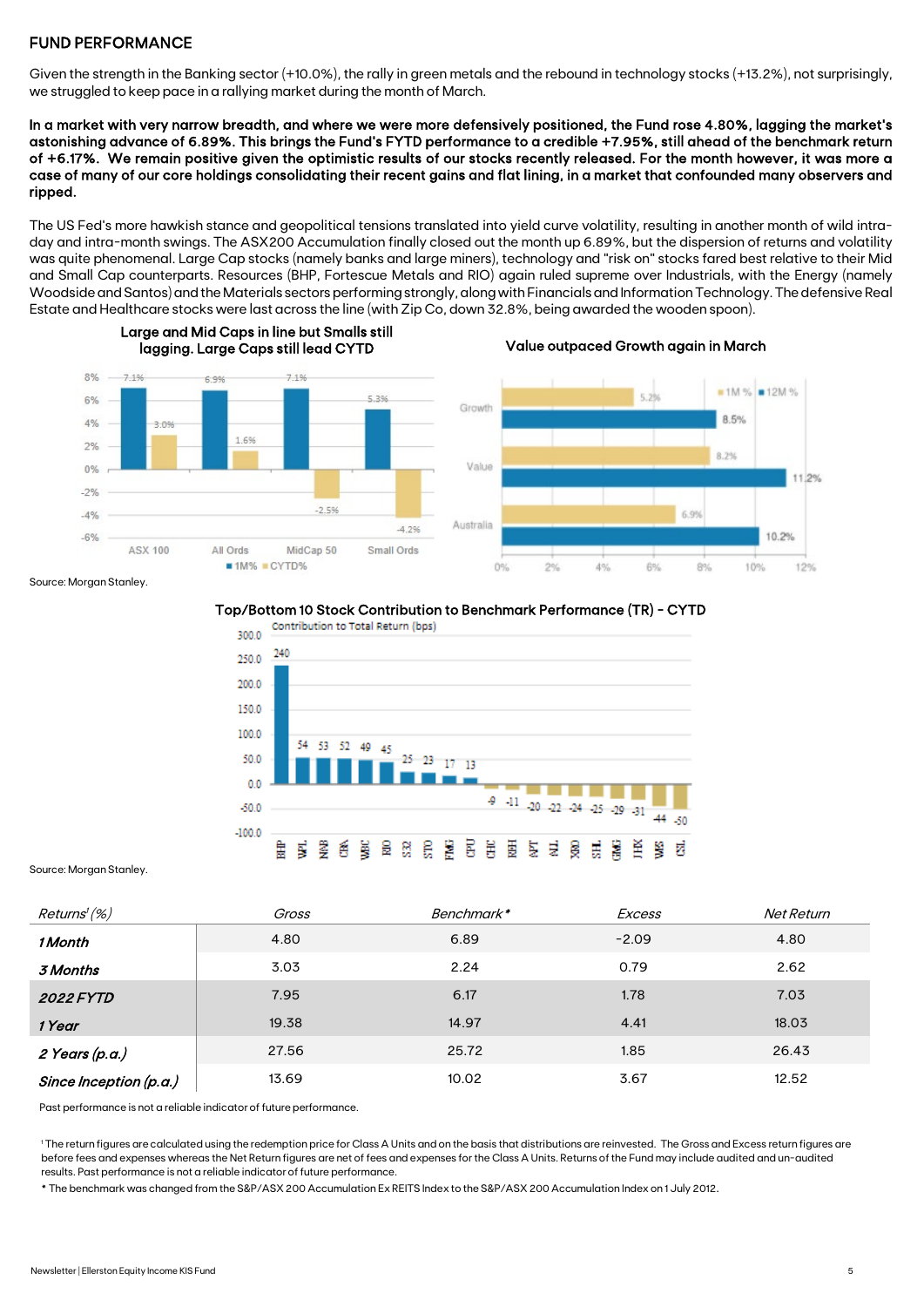

Source: Ellerston Capital.

The main positive contributors to this month's performance were overweight positions in: IRESS (IRE +15.3%), ALS (ALQ +13.3%) and National Australia Bank (NAB +11.8%)

Zero weight positions that also helped included James Hardie Industries (JHX -9.1%) and Telstra (TLS +2.0%).

The main detractors to performance for the month were overweight holdings in: Amcor (AMC -3.5%), Ansell (ANN +0.3%) Medibank Private (MPL -1.2%), Waypoint REIT (WPR -0.7%) and GrainCorp (GNC +1.2%).

Not holding the following shares that significantly outperformed the broader market and somewhat constrained returns were: Commonwealth Bank (CBA +13.2%), Macquarie Group (MQG +12.4%) and Fortescue Metals (FMG +13.8%).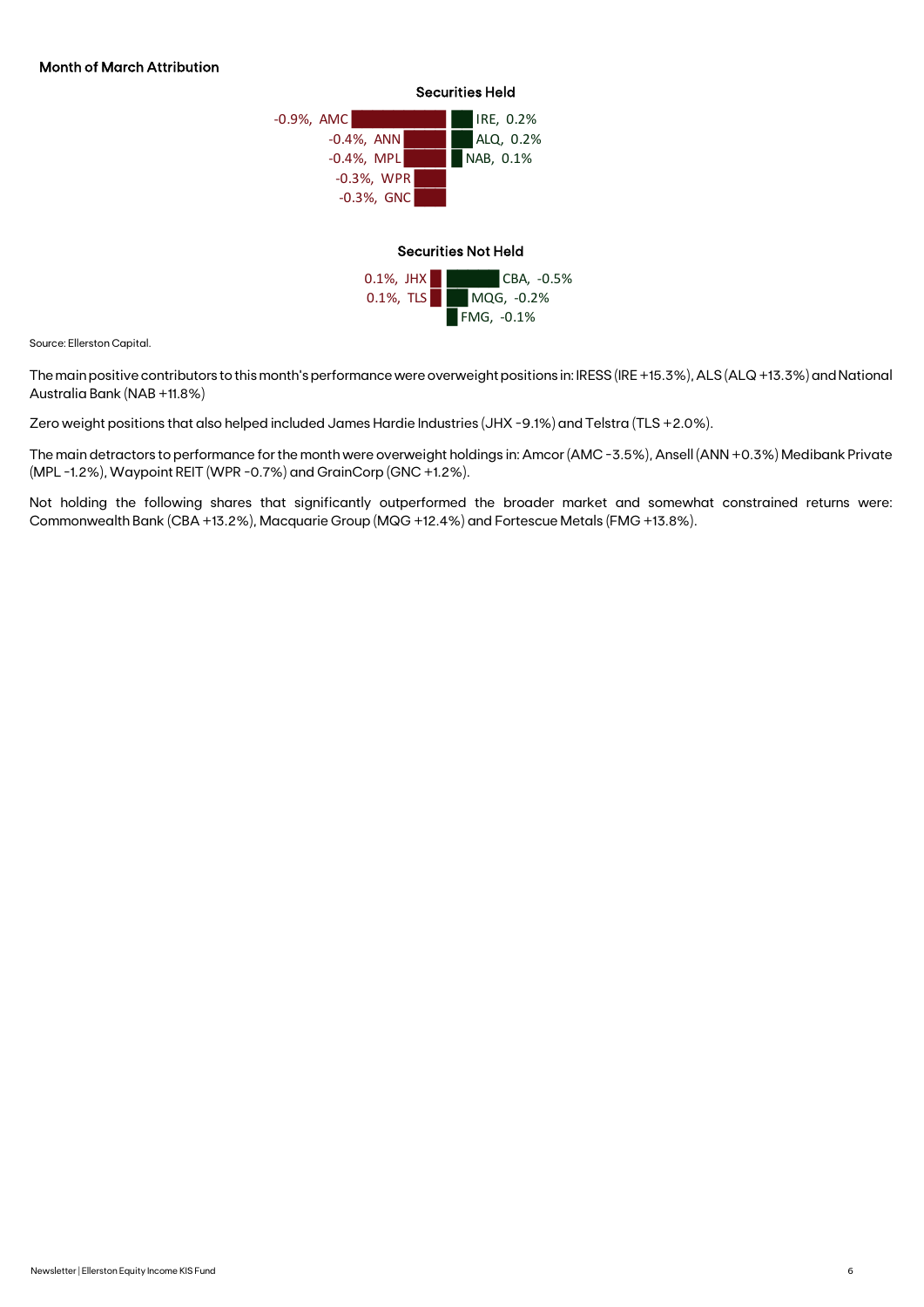# FUND ACTIVITY

Whilst many stocks and sectors have re-rated significantly from their March 2020 pandemic lows, we continue to seek, and more importantly are still finding plenty of opportunities that we believe are highly compelling, are mispriced and should deliver over the medium term.

We have been repositioning the Fund to better suit current conditions, aiming for higher dividend growth and enhanced yield. In March, we introduced Wesfarmers at recent lows and further strengthened the existing holdings in Amcor, Medibank Private and Woolworths Group. We took profits in GrainCorp, Northern Star Resources and exited Integrated Diagnostics and Regis Healthcare.

| <b>NEW STOCKS ADDED</b> | <b>STOCKS EXITED</b>                                         |
|-------------------------|--------------------------------------------------------------|
| Wesfarmers              | Integrated Diagnostics<br>$\bullet$<br>Regis Healthcare<br>٠ |
| <b>INCREASED</b>        | <b>DECREASED</b>                                             |
| Amcor                   | GrainCorp<br>$\bullet$                                       |
| Medibank Private        | <b>Northern Star Resources</b><br>$\bullet$                  |
|                         |                                                              |

#### FUND STRATEGY AND OUTLOOK

As we have stated in recent communications, given the tumultuous events geopolitically, rising interest rates will heighten volatility and shift perceptions of risk. This was experienced again in March and will persist for some time. We continue to aggressively pivot where necessary to take advantage of sentiment driven mispricing and dislocations in the market, as discussed in the Fund Activity section.

#### Valuations have accordingly adjusted lower, with Industrials ex Financials now at 26x, whilst outer-year earnings growth expectations stay anchored in the low-single-digit territory.



## The 12M forward PE of the Industrials ex-Financials has Fallen from 30.2x to 25.9x

#### Annual Consensus EPS Growth Trends FY21-24



Source: Morgan Stanley Research.

The FOMC meeting on 15-16 March resulted in a 25bps rise in the Federal Funds Rate (FFR), as expected. More importantly, the path of future rate hikes in the so-called 'dot plot' was revised substantially higher, including the end point. The FOMC signalled seven 25bps rate hikes in 2022 compared to market expectations of four and the December meeting's three rate hikes trajectory. This now implies the FFR rate will rise to 1.875% in 2022, and 2.375% in 2023 and the yield curve has inverted.

Whilst there is no clear line of sight as to how the Ukrainian crisis will unfold and the conflict has dragged on longer than expected, there will be longer term economic and geopolitical ramifications. There will no doubt be impacts on inflation, global growth, energy transition, the US dollar, global trade and defence budgets. The effects on energy and other commodity markets are front and centre and are being felt right now. These can be rectified over time with large capital deployment, however, in the short to medium term, the effects will be painful and add to already high inflation. The only conclusion we can draw is that it reinforces our existing view that rates will trend higher with growth lower.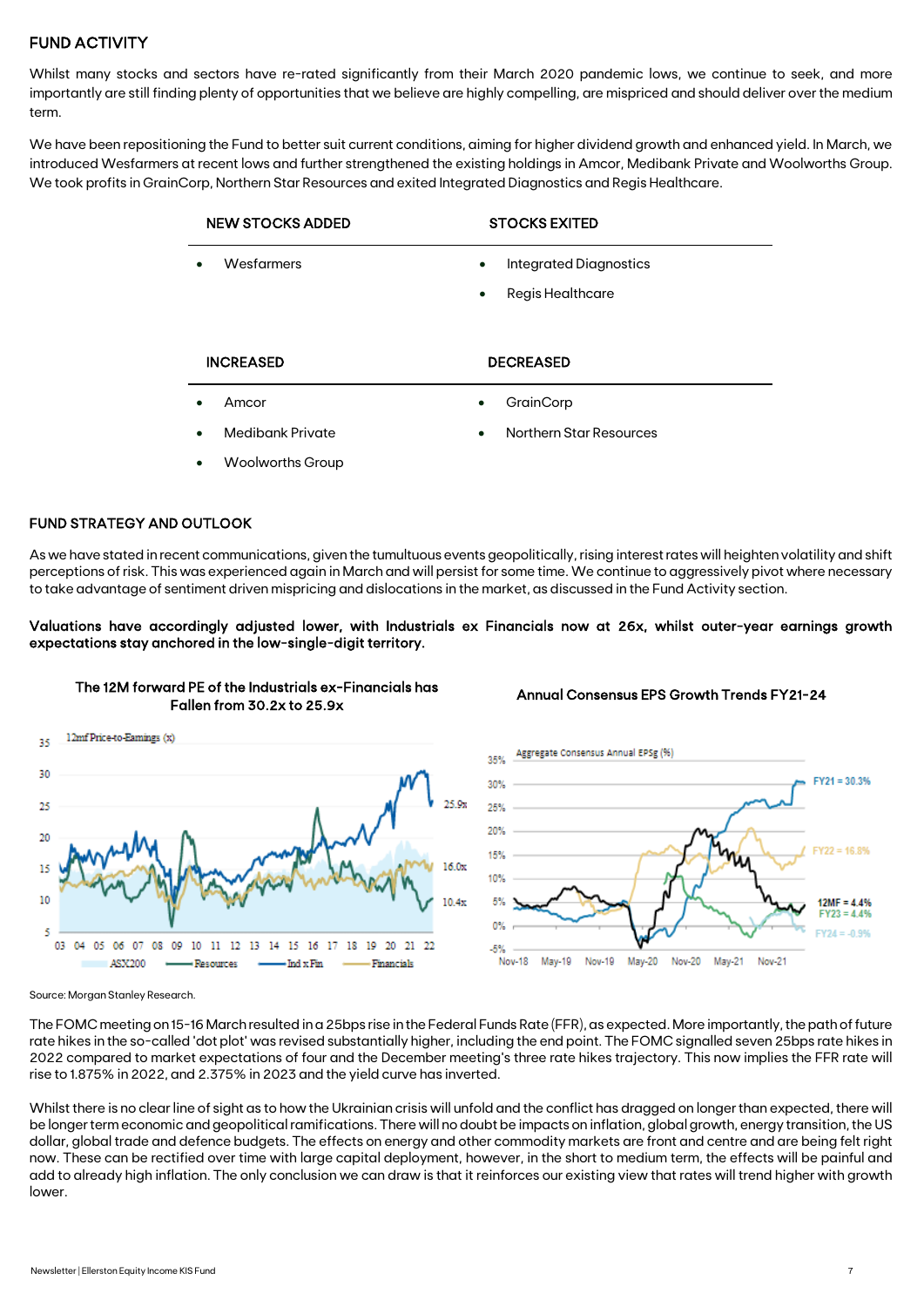Valuations have been supported by historically record low bond rates and solid earnings growth. The "expensive" side of the Australian market, the Industrials ex-Financials, which is mainly driven by Healthcare and IT, has endured a material de-rating.



Source: JP Morgan

The direction of key interest rates and a potential relapse in growth as economies re-open (with some observers sighting the R word), coupled with disruption caused by the current geopolitical crisis, will no doubt dominate the investment debate. This has culminated into constant risk on/risk off behaviour and restless sector and factor rotation.

The secular underperformance of Value to Growth since the GFC has been synonymous with low inflation and extremely accommodative monetary policy, negative real and absolute interest rates, but this has largely played out and is reversing.



#### Growth is no longer a one way bet!



Source: JP Morgan. Source: Factset, Goldman Sachs.

The investment climate remains murky, but we believe that the portfolio is well positioned against the above backdrop. Despite the relief rally in the IT sector in the month of March, rising interest rates should ultimately weigh heavily on the extreme growth at any price and tech-heavy unprofitable names. This is an area where we have remained consistently underweight from a portfolio construction and philosophical perspective. We have stayed true to label through and through.

Some stocks in the portfolio are still out of favour with the market, mostly due to short term earnings pressure caused by supply chain and lingering COVID-19 dislocations. We believe that these unloved or mispriced stocks continue to trade at very attractive valuations and we are sticking with them and strengthening those positions.

| Fy22(E) Key Portfolio Metrics | Fund | <b>Benchmark</b> |
|-------------------------------|------|------------------|
| Price/Earnings (X)            | 14.6 | 16.7             |
| Dividend Yield (%)            | 4.8  | 4.0              |
| Grossed Up Dividend Yield (%) | 6.0  | 5.4              |
| Dividend Growth Rate (%)      | 18.7 | 10.2             |
| Beta                          | 0.87 | 1.00             |